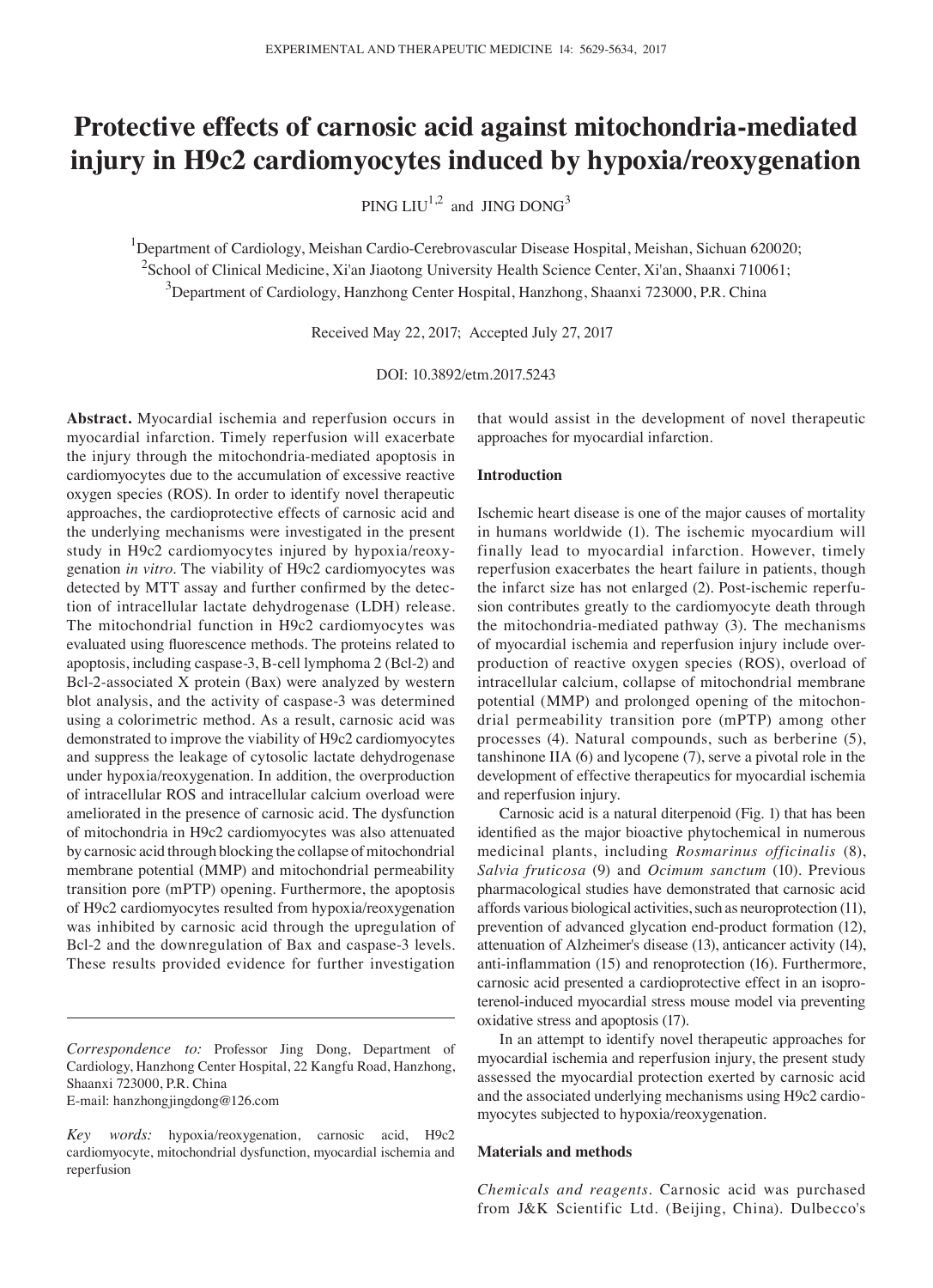modified Eagle's medium (DMEM) and fetal bovine serum were supplied by Thermo Fisher Scientific, Inc. (Waltham, MA, USA). 3-(4,5-Dimethylthiazol-2-yl)-2,5-diphenyltetrazolium bromide (MTT) and dimethyl sulfoxide (DMSO) were purchased from Sigma-Aldrich (Merck KGaA, Darmstadt, Germany). The Fluo-3 acetoxymethyl (AM), ROS assay kit, lactate dehydrogenase (LDH) activity assay kit, BCA protein concentration assay kit, MMP assay kit with JC-1, and Caspase-3 Activity assay kit, as well as the cleaved caspase-3 (cat no. AF0081), B-cell lymphoma 2 (Bcl-2; cat no. AF0060), Bcl-2-associated X protein (Bax; cat no. AF0054) and β-actin (cat no. AF003) antibodies, were obtained from Beyotime Institute of Biotechnology (Nantong, China). Calcein-AM was obtained from Dojindo Molecular Technologies, Inc. (Kumamoto, Japan).

*Cell culture and model establishment.* Rat H9c2 cardiomyocytes were obtained from the Cell Bank of the Chinese Academy of Sciences (Shanghai, China) and cultured in DMEM containing 10% fetal bovine serum, 1% penicillin/streptomycin under humid conditions with  $5\%$  CO<sub>2</sub> and  $95\%$  air at 37˚C. Next, the cells in logarithmic phase were incubated in 96-well plates at a density of  $1x10<sup>5</sup>$  cells/ml. The cells were divided into the control group, hypoxia/reoxygenation model group (H/R group), and three experimental groups pretreated with 0.1, 1 and 10  $\mu$ M carnosic acid in DMSO for 4 h prior to hypoxia/reoxygenation. To establish the hypoxia/reoxygenation model, H9c2 cells in the H/R and experimental groups were incubated in an atmosphere with 95% N<sub>2</sub> and 5% CO<sub>2</sub> at 37°C for 4 h, and then exposed to 95% air and 5%  $CO<sub>2</sub>$  at 37˚C for a further 4 h. The control group was cultured under normoxic conditions.

*Cell viability assay.* To detect the protective effects of carnosic acid on H9c2 cardiomyocytes exposed to hypoxia/reoxygenation, an MTT assay was performed. Subsequent to the aforementioned treatments, the cells were incubated with 0.2 ml MTT (0.5 mg/ml) for 4 h at  $37^{\circ}$ C. Next, 200  $\mu$ l DMSO was added into each well in order to dissolve the formazan crystals. The optical density (OD) was recorded on a BioTek ELx800 microplate reader (BioTek Instruments, Inc., Winooski, VT, USA) at 490 nm. The results are expressed as the relative percentage of the control group.

*Extracellular LDH activity.* To further confirm the protective effects of carnosic acid, the LDH activity in the culture medium was measured by an LDH assay kit, according to the manufacturer's protocol. Briefly, following treatment, the culture medium was centrifuged at 400 x g and room temperature for 5 min, and then 20  $\mu$ l supernatant was collected and mixed with 20  $\mu$ l 2,4-dinitrophenylhydrazine. After incubation at 37°C for 15 min, 250  $\mu$ l NaOH (0.4 M) was added into the mixture and incubated for a further 15 min at 37˚C. The mixture was maintained at room temperature for 5 min, and subsequently the OD was recorded on a microplate reader at 450 nm. The activity of LDH was derived from the OD values and expressed as U/l.

*Intracellular calcium level.* To monitor the intracellular calcium in H9c2 cardiomyocytes, the fluorescence dye Fluo-3 AM was employed, following the manufacturer's protocol. Briefly, the pretreated H9c2 cardiomyocytes were loaded with 5  $\mu$ M Fluo-3 AM at 37°C for 30 min in the dark, and then washed with PBS for three times to remove any excessive dye. The fluorescence intensity of Fluo-3 chelated with calcium was recorded on a PerkinElmer EnVision fluorescence microplate reader (PerkinElmer, Llantrisant, UK) at excitation and emission wavelengths of 488 and 525 nm, respectively.

*Measurement of ROS production.* The production of ROS was detected by a fluorescence method using a ROS assay kit. Subsequent to treatment, the medium was replaced and the cells were rinsed with PBS. Next,  $10 \mu M$  2',7'-dichlorodihydrofluorescein diacetate (DCFH‑DA) in DMEM was added and incubated at 37˚C for 30 min. The cells were then washed again with PBS to remove the excessive dye, and the fluorescence intensity was recorded on a fluorescence microplate reader at 485 nm (excitation wavelength) and 520 nm (emission wavelength).

*MMP assay.* The MMP was also detected using a MMP assay kit with JC-1. JC-1 accumulates in the mitochondrial matrix of normal cells and forms aggregates, which emit red fluorescence under excitation. When the MMP collapses, JC‑1 exists as a monomer and thus no red fluorescence is observed under excitation (18). Following the treatment, the H9c2 cardiomyocytes were washed with PBS and then loaded with JC‑1 at 37˚C for 20 min. Subsequent to washing with JC-1 buffer solution, the fluorescence intensity was read at an excitation wavelength of 488 nm and an emission wavelength of 530 nm. The MMP is expressed as a percentage compared with the fluorescence intensity of the control group.

*mPTP opening.* The mPTP opening was directly evaluated through monitoring the release of mitochondrial calcein. Briefly, cardiomyocytes were incubated with  $2 \mu$ M calcein-AM and  $1 \text{ mM CoCl}_2$  at room temperature for 30 min. The free calcein-AM and  $CoCl<sub>2</sub>$  were washed with PBS to be removed, and the cells were incubated with  $1 \text{ mM CoCl}$ , for a further 20 min at 37˚C to specifically quench the fluorescence of free calcein in the cytosol. Subsequently, the fluorescence intensity of mitochondrial calcein in the cardiomyocytes was measured on a fluorescence microplate reader at 490 nm for excitation and 515 nm for emission. The loss of calcein fluorescence in cardiomyocytes indicated the opening of mPTP. The results are expressed as the fluorescence intensity percentage of the control group.

*Caspase‑3 activity.* Caspase-3 activity was assessed by a colorimetric assay kit following the manufacturer's instructions. H9c2 cardiomyocytes were pretreated as described earlier and washed with PBS, followed by lysis using a Caspase-3 Assay kit (cat no. C1116; Beyotime Institute of Biotechnology) and centrifugation at 16,000 x g for 10 min at 4˚C. The supernatant was then collected and incubated with substrate  $(Ac-DEVD-pNA)$  at 37°C for 2 h. The OD values were measured on a microplate reader at 405 nm, and the activity of caspase-3 is expressed as the relative percentage of the OD value of the control group.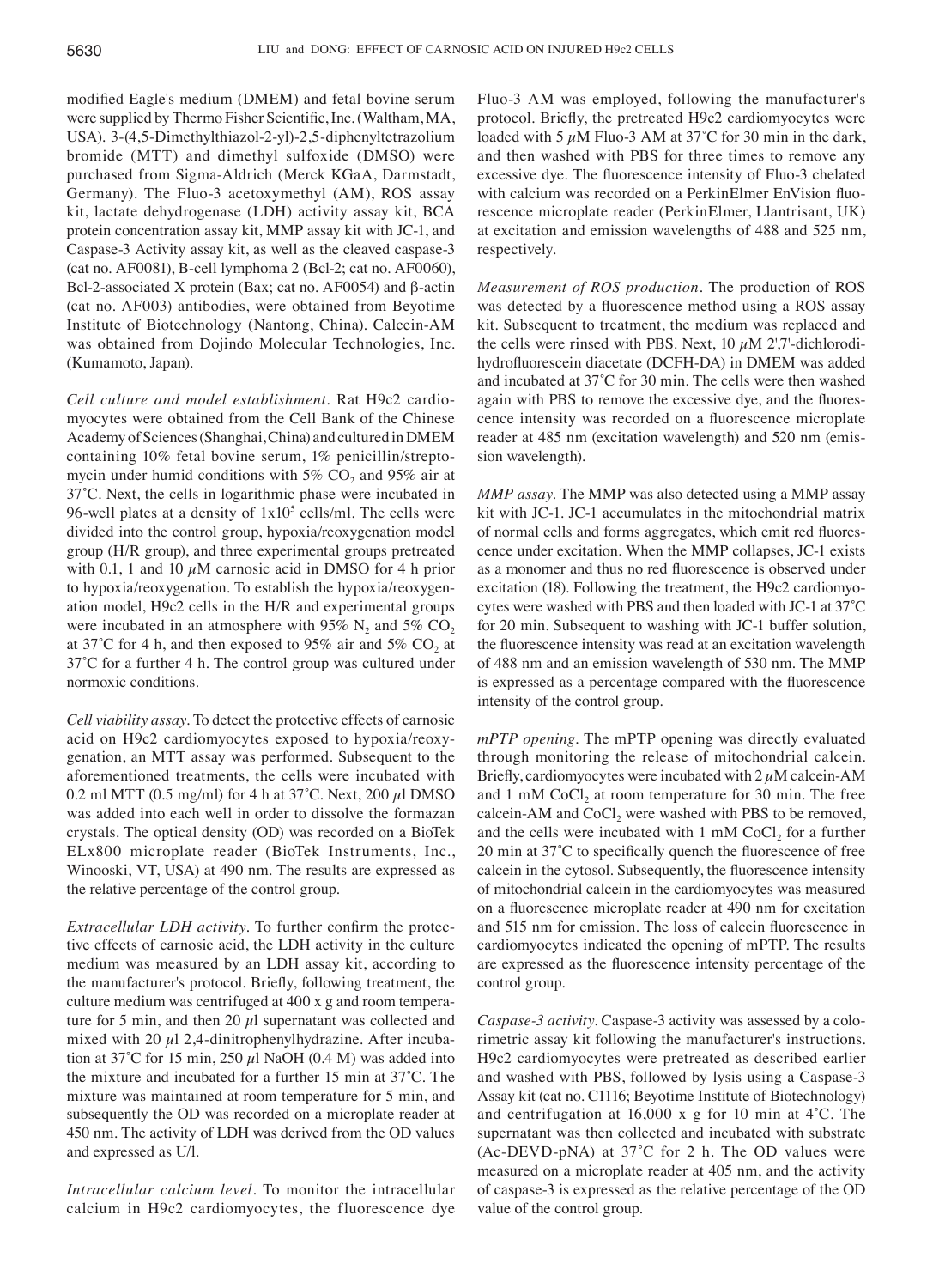

Figure 1. Chemical structure of carnosic acid.

*Western blot analysis.* H9c2 cardiomyocytes were treated as described earlier and then subjected to western blot analysis to detect the expression levels of caspase-3, Bcl-2 and Bax. Briefly, the cells were lysed with lysis buffer solution containing 20 mM Tris-HCl (pH 7.4), 150 mM NaCl, 1% Triton and 1 mM phenylmethane sulfonyl fluoride on ice for 30 min. Next, the cell lysate was centrifuged at 12,000 x g for 15 min at 4˚C, and the supernatant was collected as the total protein for the subsequent analysis of cleaved caspase-3, Bcl-2, and Bax. Following quantification by a BCA assay kit, the samples were separated by 15% SDS-PAGE and transferred to polyvinylidene difluoride membranes. Subsequent to blocking with defatted milk at room temperature for 1 h, the membranes were incubated overnight at 4˚C with primary antibodies against cleaved caspase-3, Bcl-2, Bax and β-actin (diluted at 1:1,000). The membranes were then incubated with the respective secondary antibody conjugated to horseradish peroxidase (diluted at 1:3,000; cat no. A0192; Beyotime Institute of Biotechnology) at room temperature for 1 h, and visualized by an enzyme-link chemiluminescence substrate (cat no. P0203; Beyotime Institute of Biotechnology) on a Bio-Rad ChemiDoc XRS+ imaging system (Bio-Rad Laboratories, Inc., Hercules, CA, USA). β-actin was used as the internal control.

*Statistical analysis.* The results are expressed as the mean ± standard deviation, and were analyzed by GraphPad Prism version 5.0 (GraphPad Software, Inc., La Jolla, CA, USA). Comparisons were implemented by Student's t-test for single components or one-way analysis of variance followed by Dunnett's test for multiple components. P<0.05 was considered to be an indicator of statistically significant differences. All data are the result of at least six independent experiments.

## **Results**

*Carnosic acid improves the viability of H9c2 cardiomyo‑ cytes induced by hypoxia/reoxygenation.* As shown in Fig. 2, the viability of H9c2 cardiomyocytes was decreased when exposed to hypoxia/reoxygenation (P<0.001). In the presence of different carnosic acid concentrations, the poor survival of H9c2 cardiomyocytes was significantly ameliorated compared with the H/R group, in a dose-dependent manner. In particular, the viability in the group treated with 10  $\mu$ M carnosic acid reached 81.55±7.31% of the control group value (P<0.001). These results indicated that carnosic acid exhibited



Figure 2. Effect of CA on H9c2 cardiomyocyte viability examined by an MTT assay (n=6).  $^{#H}P<0.001$  vs. control group;  $^{*}P<0.01$  and  $^{**}P<0.001$  vs. H/R group. H/R, hypoxia/reoxygenation; CA, carnosic acid.



Figure 3. Effect of carnosic acid on the leakage of intracellular LDH (n=6). ###P<0.001 vs. control group; \* P<0.05 and \*\*\*P<0.001 vs. H/R group. LDH, lactate dehydrogenase; H/R, hypoxia/reoxygenation; CA, carnosic acid.

protective effects on H9c2 cardiomyocytes injured by hypoxia/ reoxygenation.

*Carnosic acid reduces LDH release in H9c2 cardiomyocytes induced by hypoxia/reoxygenation.* Under hypoxia/reoxygenation, the activity of LDH in the culture medium of H9c2 cardiomyocytes increased to approximately three times greater than the control group activity, which demonstrated that leakage of LDH from the cytosol occurred in the H/R group and cell survival decreased (P<0.001). When treated with carnosic acid, the release of LDH in H9c2 cardiomyocytes was significantly decreased in a dose‑dependent manner (P<0.05; Fig. 3). These results indicated the carnosic acid affected the LDH release in H9c2 cardiomyocytes induced by hypoxia/reoxygenation.

*Carnosic acid attenuates the overload of intracellular calcium in H9c2 cardiomyocytes induced by hypoxia/reoxy‑ genation.* To determine the intracellular calcium level, the fluorescence probe Fluo-3 AM was used. Following treatment of hypoxia/reoxygenation, the fluorescence intensity of the intracellular calcium in the H/R group was significantly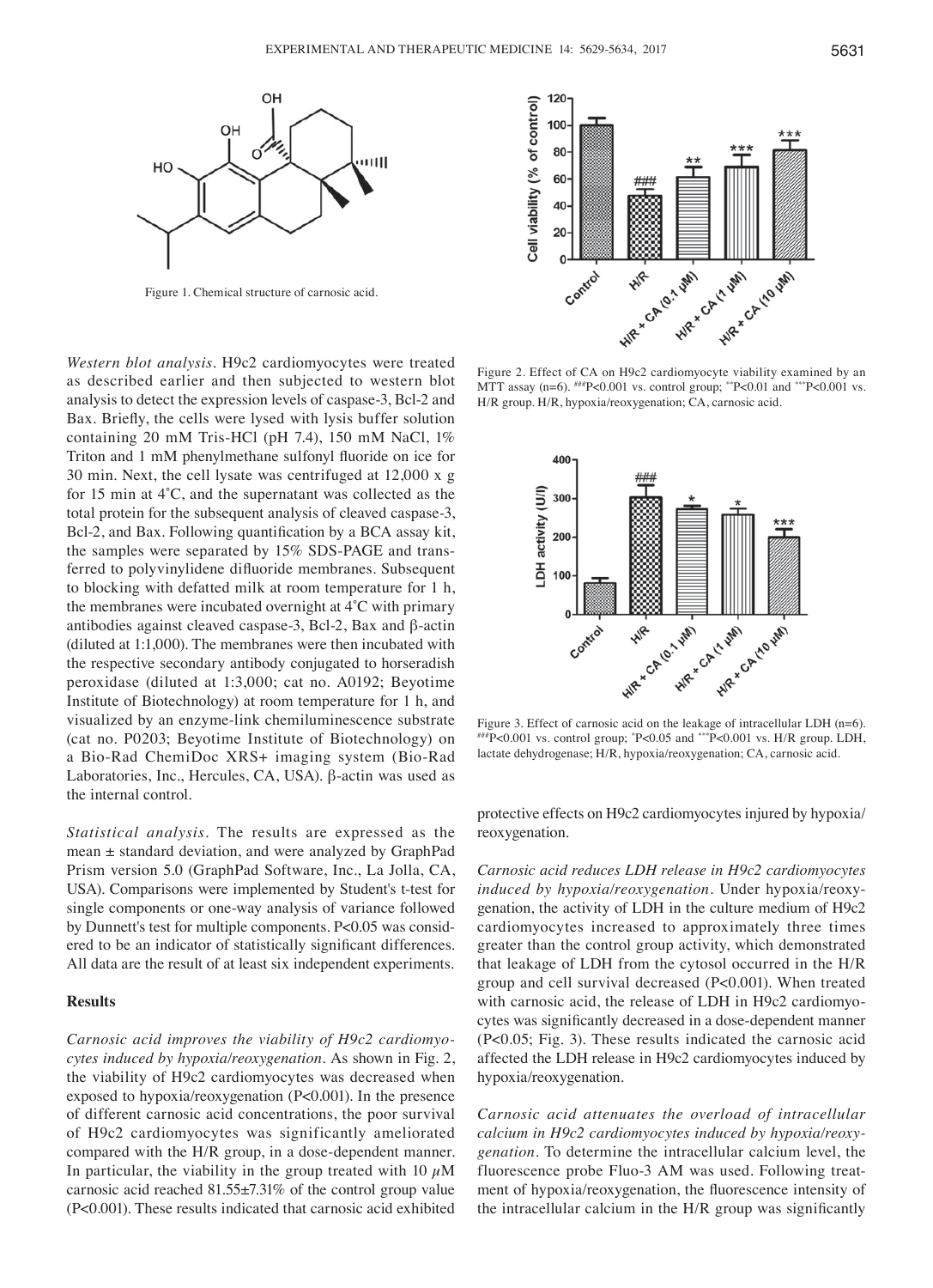

terms of the fluorescence intensity using the probe Fluo-3 acetoxymethyl (n=6). ###P<0.001 vs. control group; \* P<0.05 and \*\*\*P<0.001 vs. H/R group. H/R, hypoxia/reoxygenation; CA, carnosic acid.

elevated (2,352.85±185.48) when compared with the control group (850.00±96.86; P<0.001; Fig. 4). However, compared with the H/R group, carnosic acid treatment dose-dependently attenuated the overload of intracellular calcium as observed by the reduced fluorescence intensity (2,090.10±218.08, 1,609.07 $\pm$ 98.73 and 1,224.07 $\pm$ 76.41 at 0.1, 1 and 10  $\mu$ M, respectively; P<0.05; Fig. 4). These results suggested that carnosic acid was able to reduce the overload of intracellular calcium in H9c2 cardiomyocytes induced by hypoxia/reoxygenation.

*Carnosic acid alleviates the overproduction of ROS in H9c2 cardiomyocytes induced by hypoxia/reoxygenation.* The production of intracellular ROS was measured with the fluorescence probe DCFH-DA according to the manufacturer's protocol. DCFH-DA passes through the cellular membrane and is hydrolyzed to DCFH by intracellular esterases. DCFH is then unable to cross the membrane and is thus reserved in the cytosol. With the excessive production of ROS, DCFH is quantitatively oxidized into the fluorescent dichlorofluorescein (DCF) (19). The results of the present experiments revealed that the fluorescence intensity in the H/R group  $(238.12 \pm 20.51)$  was markedly higher in comparison with that in the control group (90.00±9.43). Upon treatment with different concentrations of carnosic acid, the fluorescence intensity of DCF was reduced in a dose-dependent manner (Fig. 5), implying that carnosic acid was able to alleviate the overproduction of intracellular ROS in H9c2 cardiomyocytes induced by hypoxia/reoxygenation.

*Carnosic acid ameliorates the collapse of MMP in H9c2 cardiomyocytes induced by hypoxia/reoxygenation.* The MMP in H9c2 cardiomyocytes was evaluated to investigate the effects of carnosic acid on the mitochondrial function of H9c2 cardiomyocytes induced by hypoxia/reoxygenation. In contrast to the control group, the fluorescence intensity in the H/R group  $(42.78 \pm 6.54\%)$  was evidently diminished (P<0.001), which implicated the collapse of MMP in the H/R group after induction of hypoxia/reoxygenation. However, in the presence of different carnosic acid concentrations, the fluorescence intensity was significantly increased to different



Figure 5. Effect of carnosic acid on the overproduction of intracellular ROS (n=6). ###P<0.001 vs. control group; \* P<0.05, \*\*P<0.01 and \*\*\*P<0.001 vs. H/R group. ROS, reactive oxygen species; DCF, dichlorofluorescein; H/R, hypoxia/reoxygenation; CA, carnosic acid.



Figure 6. Effect of carnosic acid on MMP, according to the fluorescence intensity of JC-1 (n=6).  $^{#H}P<0.001$  vs. control group,  $^{*}P<0.05$  and  $^{**}P<0.001$ vs. H/R group. H/R, hypoxia/reoxygenation; CA, carnosic acid; MMP, mitochondrial membrane potential.

extents (Fig. 6). In particular, the experimental group with 10  $\mu$ M carnosic acid treatment exhibited ~80% of the fluorescence intensity of the control group. These results revealed that the collapse of MMP in hypoxia/reoxygenation-treated H9c2 cardiomyocytes was relieved by carnosic acid.

*Carnosic acid relieves the opening of mPTP in H9c2 cardio‑ myocytes induced by hypoxia/reoxygenation.* The mPTP opening was assessed based on the fluorescence intensity of mitochondrial free calcein. As shown in Fig. 7, following induction of hypoxia/reoxygenation, the fluorescence intensity of mitochondrial calcein in the H/R group was close to half that of the control group  $(53.71 \pm 6.49\%; P<0.001)$ , which revealed the opening of the mPTP. Upon exposure with increasing carnosic acid doses, the opening of the mPTP was ameliorated in a dose-dependent manner, as indicated by the reduced fluorescence intensity of mitochondrial free calcein. Treatment of 10  $\mu$ M carnosic acid resulted in a fluorescence intensity at 81.74±6.40% of the control group value (P<0.001).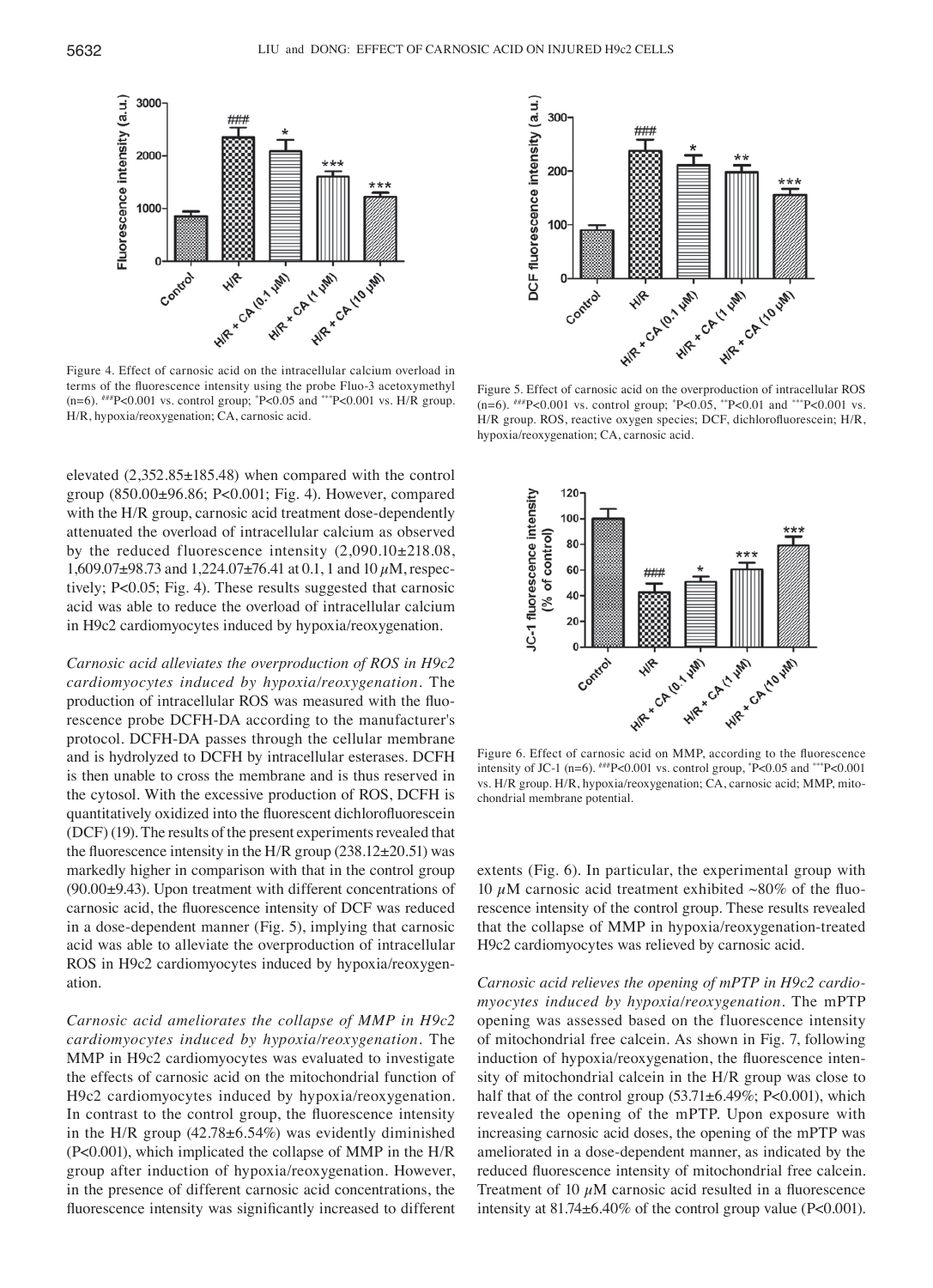

rescence intensity of calcein (n=6).  $^{##}P<0.001$  vs. control group;  $^{*}P<0.05$ , P<0.05, \*\*P<0.01 and \*\*\*P<0.001 vs. H/R group. H/R, hypoxia/reoxygenation; CA, carnosic acid; mPTP, mitochondrial permeability transition pore.

These results implied that carnosic acid inhibited the mPTP opening that was induced by hypoxia/reoxygenation.

*Carnosic acid diminishes caspase‑3 activity and affects the expression levels of caspase‑3, Bcl‑2 and Bax.* Caspase-3 is an executioner enzyme in apoptosis and is activated through hydrolysis. The results of the colorimetric assay revealed that the activity of caspase-3 was markedly enhanced in H9c2 cardiomyocytes following treatment of hypoxia/reoxygenation. However, when pretreatment with carnosic acid was performed, the activity of caspase-3 was significantly inhibited (Fig. 8A). Western blot analysis also demonstrated that hypoxia/reoxygenation upregulated the expression of caspase-3, while carnosic acid treatment suppressed this expression in a dose-dependent manner (Fig. 8B). In addition, western blot analysis indicated the expression changes of Bcl-2 and Bax, two proteins associated with apoptosis. Hypoxia/reoxygenation downregulated the expression of Bcl-2 and upregulated Bax expression. On the contrary, different concentrations of carnosic acid resulted in the upregulation of Bcl-2 and downregulation of Bax (Fig. 8B).

## **Discussion**

Myocardial ischemia and reperfusion injury is the major cause of cardiomyocyte apoptosis in myocardial infarction (20). Timely reperfusion disrupts the redox homeostasis and accumulates excessive ROS (3). As the major site of ROS production, the function of mitochondria, including MMP and mPTP, is then severely affected; thus, myocardial cells undergo apoptosis via the mitochondria-mediated pathway (21,22). In addition, during ischemia and reperfusion, the cytosolic calcium overloads and interacts with oxidative stress, which accentuates the dysfunction of the mitochondria via the collapse of MMP and mPTP opening (2,3).

As a member of the cysteinyl aspartate specific protease family, caspase-3 serves a crucial role in apoptosis. Cleavage at specific sites will activate caspase‑3 and promote cell apoptosis (23,24). Bcl-2 and Bax are members of the Bcl-2 protein family that are involved in mitochondria-mediated apoptosis.



Figure 8. Effect of carnosic acid on the apoptosis of H9c2 cardiomyocytes injured by hypoxia/reoxygenation, examined by western blot analysis. (A) Activity of caspase-3 in H9c2 cardiomyocytes; (B) western blot anal-<br>ysis of the expression levels of cleaved caspase-3, Bcl-2 and Bax  $(n=6)$ . ysis of the expression levels of cleaved caspase-3, Bcl-2 and Bax (n=6).  $\frac{40}{100}$  ws. expression levels of cleaved caspase-3, Bcl-2 and Bax (n=6). hypoxia/reoxygenation; CA, carnosic acid; Bcl-2, B-cell lymphoma 2; Bax, Bcl-2-associated X protein.

Bcl-2 inhibits apoptosis and suppresses the activation of caspase-3, while Bax enhances the cell apoptosis (25).

In the discovery of novel therapeutics for myocardial ischemia and reperfusion injury, various natural phytochemicals present promising protection via various pathways. Berberine displayed the protective effects through activating janus kinase 2/signal transducer and activator of transcription 3 signaling and attenuating endoplasmic reticulum stress (5). Furthermore, tanshinone IIA can attenuate the injury by activating the phosphoinositide 3-kinase/Akt/ mammalian target of rapamycin signaling pathway (6). Previous findings have suggested that gypenoside protects the cardiomyocytes against the injury via the mitogen-activated protein kinase-mediated nuclear factor-κB pathway (26). In addition, as the convergent pathway of final ischemia and reperfusion injury, mitochondria-mediated apoptosis has been demonstrated to be involved in protective effects of most phytochemicals, including clematichinenoside (27) and ilexsaponin A (28).

In the present study, carnosic acid was observed to improve the cell viability and leakage of LDH in H9c2 cardiomyocytes injured by hypoxia/reoxygenation. Further studies have reported that carnosic acid attenuated the overproduction of intracellular ROS, as well as the calcium overload, which reveals that the cardioprotective effect of carnosic acid is associated with the mitochondria-mediated apoptosis pathway.